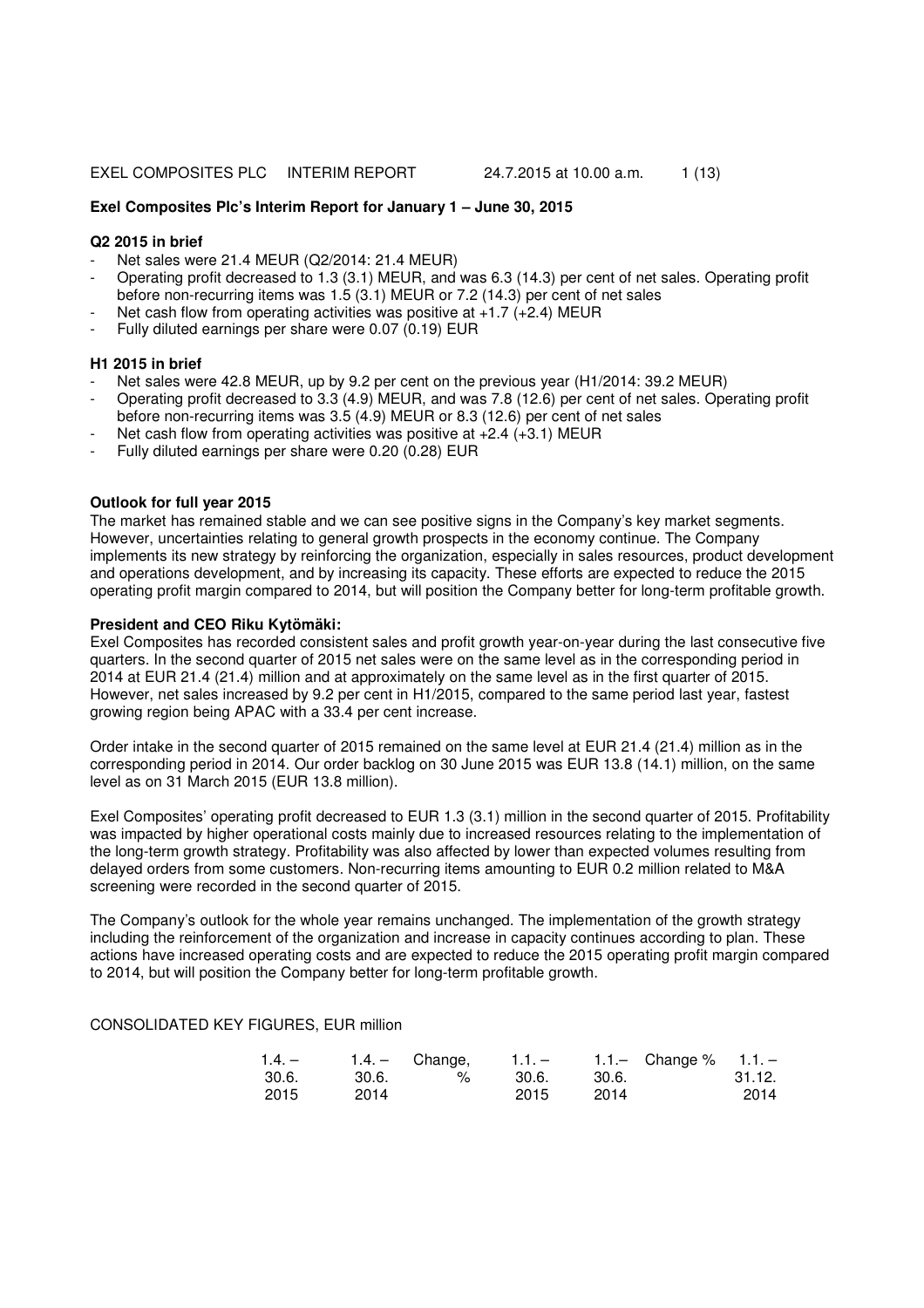| Net sales                                     | 21.4   | 21.4 | $-0.3$  | 42.8   | 39.2 | 9.2     | 79.3   |
|-----------------------------------------------|--------|------|---------|--------|------|---------|--------|
| Operating profit                              | 1.3    | 3.1  | $-55.9$ | 3.3    | 4.9  | $-32.4$ | 8.9    |
| % of net sales                                | 6.3    | 14.3 |         | 7.8    | 12.6 |         | 11.2   |
| Profit for the                                |        |      |         |        |      |         |        |
| period<br>Shareholders'                       | 0.8    | 2.2  | $-64.1$ | 2.4    | 3.3  | $-29.5$ | 5.7    |
| equity<br>Net interest-                       | 30.9   | 27.1 | 13.8    | 30.9   | 27.1 | 13.8    | 29.7   |
| bearing liabilities<br>Capital                | $-0.7$ | 1.6  | 147.7   | $-0.7$ | 1.6  | 147.7   | $-2.6$ |
| employed<br>Return on equity,                 | 39.6   | 38.6 | 2.5     | 39.6   | 38.6 | 2.5     | 35.3   |
| ℅<br>Return on capital                        | 10.5   | 34.6 |         | 15.6   | 26.8 |         | 21.7   |
| employed, %                                   | 14.0   | 32.2 |         | 17.9   | 26.8 |         | 25.2   |
| Equity ratio, %                               | 55.3   | 50.0 |         | 55.3   | 50.0 |         | 56.9   |
| Net gearing, %                                | $-2.4$ | 5.7  |         | $-2.4$ | 5.7  |         | $-8.7$ |
| Earnings per                                  |        |      |         |        |      |         |        |
| share, EUR<br>Earnings per<br>share, diluted, | 0.07   | 0.19 |         | 0.20   | 0.28 |         | 0.48   |
| <b>EUR</b><br>Equity per share,               | 0.07   | 0.19 |         | 0.20   | 0.28 |         | 0.48   |
| <b>EUR</b>                                    | 2.59   | 2.28 |         | 2.59   | 2.28 |         | 2.50   |

## **Market environment**

Market demand remained stable in the second quarter of 2015.

Market demand improved in the second half of 2014 especially in the telecommunication, transportation and building, construction and infrastructure industry markets, and no major change was seen in the first half of 2015.

## **Order intake and order backlog April – June 2015**

Order intake in the second quarter of 2015 remained on the same level at EUR 21.4 (21.4) million as in the corresponding period in 2014. Our order backlog on 30 June 2015 was EUR 13.8 (14.1) million, on the same level as on 31 March 2015 (EUR 13.8 million).

## **Sales review April – June 2015**

Group net sales in the second quarter of 2015 were on the same level as in the corresponding period in 2014 at EUR 21.4 (21.4) million. Compared to the first quarter of 2015 net sales decreased by EUR 0.1 million or 0.7 per cent from EUR 21.5 million.

Net sales increased in the largest region, Europe, by 0.6 per cent compared to the corresponding period in 2014. Net sales in the APAC region increased by 9.1 per cent. Net sales in the region Rest of the world decreased by 61.7 per cent compared to the corresponding period in 2014.

Net sales of Industrial applications decreased by 4.5 per cent to EUR 12.6 million from EUR 13.2 million in the corresponding period in 2014.

Net sales of Construction and Infrastructure applications were up by 6.8 per cent to EUR 4.7 (4.4) million compared to the corresponding period in 2014.

Net sales of Other applications increased by 7.9 per cent to EUR 4.1 (3.8) million compared to the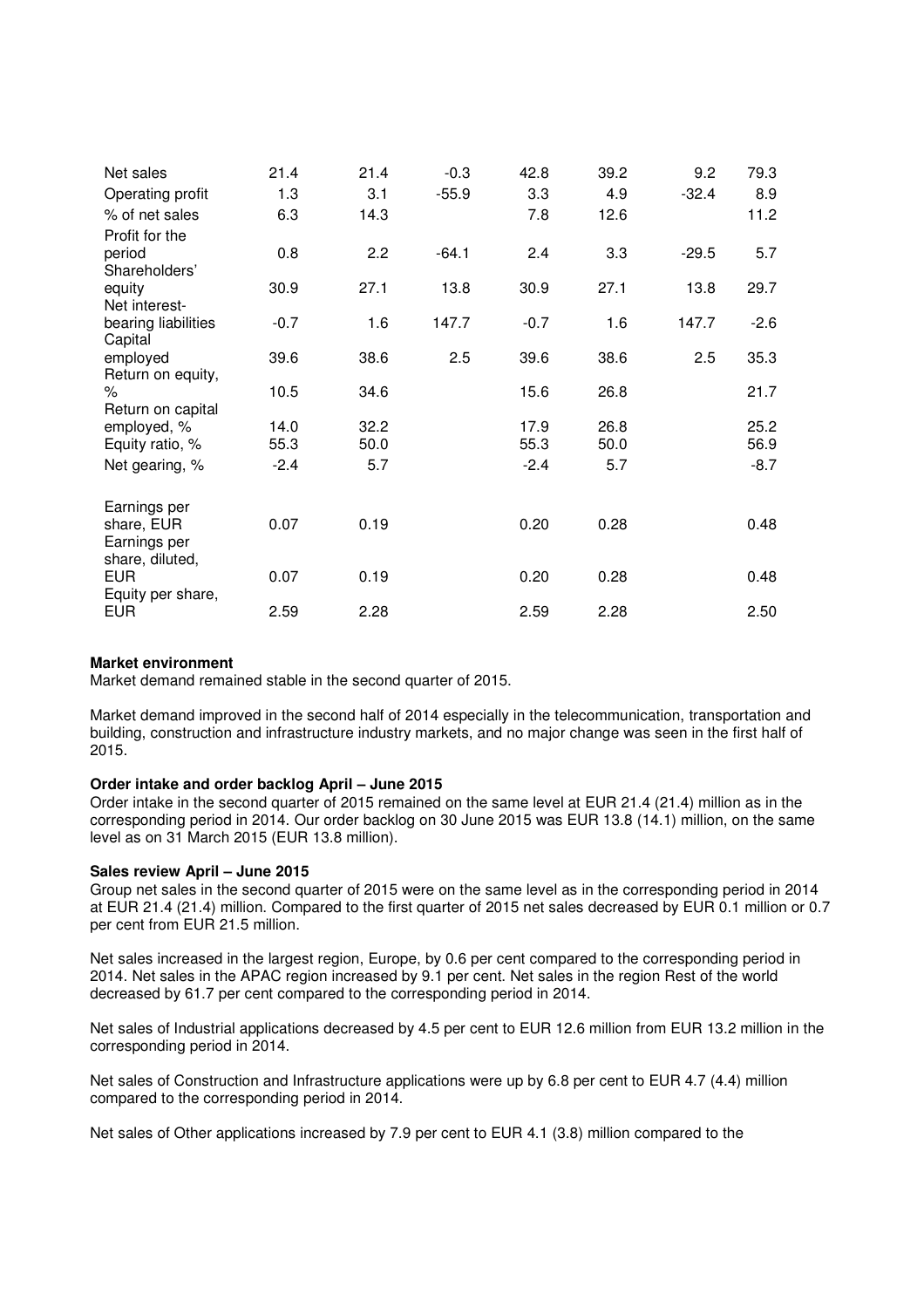corresponding period in 2014.

#### **Order intake January – June 2015**

Order intake increased by 2.4 per cent during the first six months of the year to EUR 44.2 (43.1) million compared to the corresponding period in 2014.

## **Sales review January – June 2015**

Group net sales increased by 9.2 per cent from the corresponding period in 2014 from EUR 39.2 million to EUR 42.8 million.

Net sales increased in the largest region, Europe, by 7.7 per cent compared to the corresponding period in 2014. Net sales in the APAC region increased by 33.4 per cent. Net sales in the region Rest of the world decreased by 43.8 per cent compared to the corresponding period in 2014.

Net sales of Industrial applications increased by 14.7 per cent to EUR 26.4 million from EUR 23.0 million in the corresponding period in 2014.

Net sales of Construction and Infrastructure applications were up by 8.2 per cent to EUR 9.2 (8.5) million compared to the corresponding period in 2014.

Net sales of Other applications decreased by 6.5 per cent to EUR 7.2 (7.7) million compared to the corresponding period in 2014.

### **Net sales by Region**

| <b>MEUR</b>   | $1.4. -$<br>30.6.<br>2015 | $1.4. -$<br>30.6.<br>2014 | Change,<br>$\%$ | $1.1. -$<br>30.6.<br>2015 | $1.1 -$<br>30.6.<br>2014 | Change,<br>% | $1.1 -$<br>31.12.<br>2014 |
|---------------|---------------------------|---------------------------|-----------------|---------------------------|--------------------------|--------------|---------------------------|
| Europe        | 17.3                      | 17.2                      | 0.6             | 34.8                      | 32.3                     | 7.7          | 64.6                      |
| APAC          | 3.6                       | 3.3                       | 9.1             | 7.1                       | 5.3                      | 33.4         | 11.8                      |
| Rest of world | 0.4                       | 0.9                       | -61.7           | 0.9                       | 1.6                      | $-43.8$      | 2.9                       |
| Total         | 21.4                      | 21.4                      | $-0.3$          | 42.8                      | 39.2                     | 9.2          | 79.3                      |

## **Net sales by Customer Industry**

| <b>MEUR</b>                        | $1.4. -$<br>30.6.<br>2015 | $1.4. -$<br>30.6.<br>2014 | Change,<br>%  | $1.1. -$<br>30.6.<br>2015 | $1.1. -$<br>30.6.<br>2014 | Change,<br>% | $1.1 -$<br>31.12.<br>2014 |
|------------------------------------|---------------------------|---------------------------|---------------|---------------------------|---------------------------|--------------|---------------------------|
| Construction and<br>infrastructure | 4.7                       | 4.4                       | 6.8           | 9.2                       | 8.5                       | 8.2          | 17.4                      |
| Industrial<br>applications         | 12.6                      | 13.2                      | $-4.5$        | 26.4                      | 23.0                      | 14.7         | 47.5                      |
| Other applications<br>Total        | 4.1<br>21.4               | 3.8<br>21.4               | 7.9<br>$-0.3$ | 7.2<br>42.8               | 7.7<br>39.2               | -6.5<br>9.2  | 14.3<br>79.3              |

## **Financial performance**

#### **April – June 2015**

The Group's operating profit decreased to EUR 1.3 (3.1) million in the second quarter of 2015 and was 6.3 (14.3) per cent of net sales. Profitability was impacted by higher operational costs due to increased resources relating to the implementation of the long-term growth strategy. Profitability was also affected by lower than expected volumes resulting from delayed orders from some customers. Non-recurring items amounting to EUR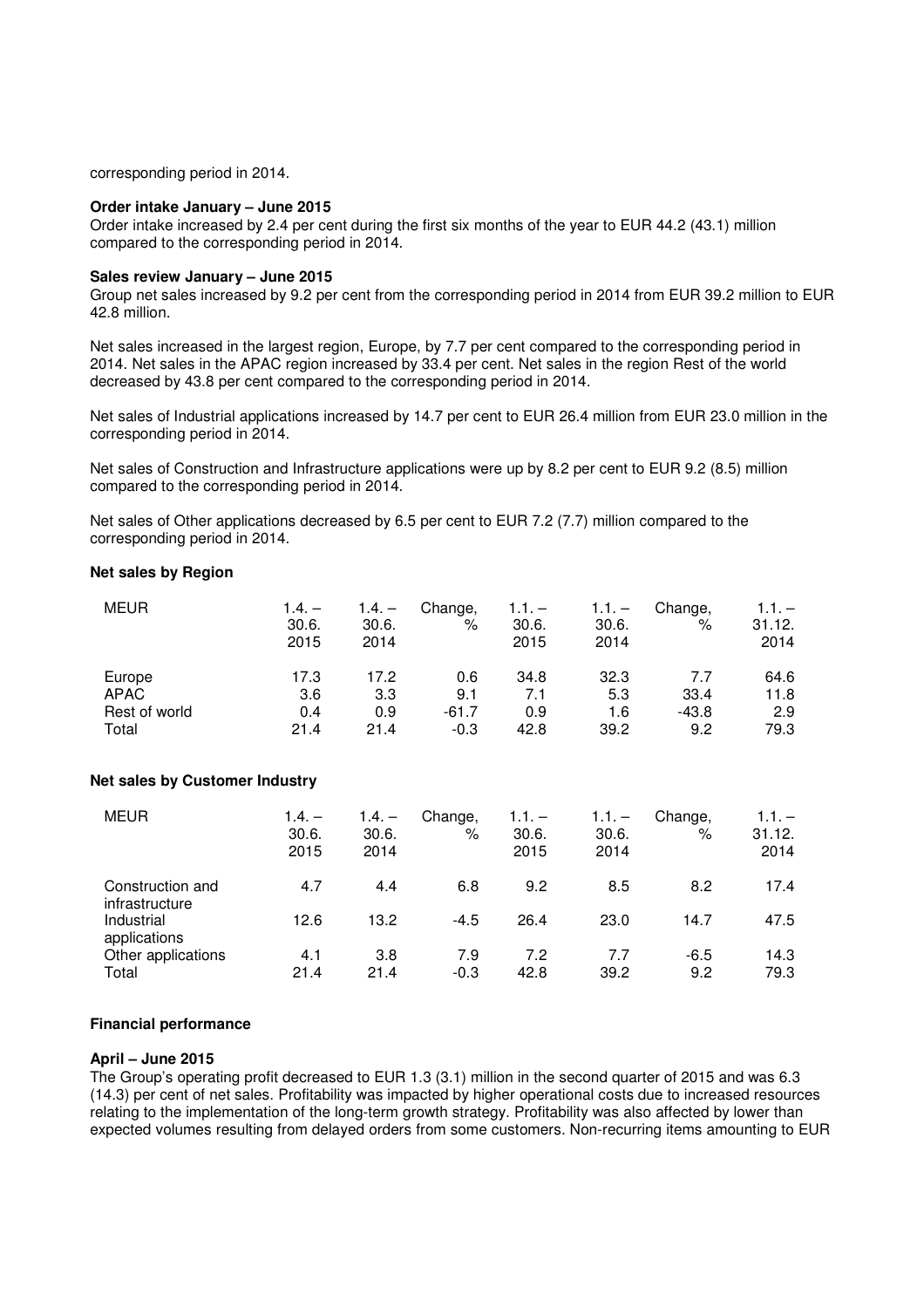0.2 million related to M&A screening were recorded in the second quarter of 2015. Operating profit before nonrecurring items was EUR 1.5 (3.1) million or 7.2 (14.3) per cent of net sales. Comparing with 2014 it is worthwhile to note, that the second quarter operating profit in 2014 was strong, roughly 50 per cent higher than the next best quarter of the year.

### **January – June 2015**

The Group's operating profit in January – June 2015 decreased to EUR 3.3 (4.9) million and was 7.8 (12.6) per cent of net sales. Operating profit before non-recurring items was EUR 3.5 (4.9) million or 8.3 (12.6) per cent of net sales.

The profitability of the Australian unit has improved compared to the corresponding period last year, but is not yet at a satisfactory level. Corrective actions are ongoing. The focus is on generating more sales.

The Group's net financial items during the period under review were EUR -0.1 (-0.3) million. The Group's profit before taxes was EUR 3.2 (4.6) million and profit after taxes EUR 2.4 (3.3) million.

#### **Financial position**

Net cash flow from operating activities was positive at EUR +2.4 (+3.1) million. Cash flow before financing, but after capital expenditure, amounted to EUR 0.5 (1.9) million. The capital expenditure on fixed assets amounted to EUR 1.8 (1.2) million. Capital expenditure was financed with cash flow from business operations. At the end of the period under review, the Group's liquid assets stood at EUR 9.4 (9.9) million. Total depreciation of noncurrent assets during the second quarter of 2015 amounted to EUR 0.7 (0.7) million.

The Group's consolidated total assets at the end of the second quarter were EUR 56.1 (54.3) million. Interestbearing liabilities amounted to EUR 8.7 (11.5) million. Net interest-bearing liabilities were EUR -0.7 (+1.6) million.

The dividend for 2014 resolved by the Annual General Meeting on 26 March 2015 totaling EUR 2.4 (0.0) million, or EUR 0.20 (0.00) per share, was paid on 8 April 2015.

Equity at the end of the second quarter was EUR 30.9 (27.1) million and equity ratio 55.3 (50.0) per cent. The net gearing ratio was -2.4 (5.7) per cent.

Fully diluted total earnings per share were EUR 0.20 (0.28). Return on capital employed was 17.9 (26.8) per cent. Return on equity was 15.6 (26.8) per cent.

#### **Business development and strategy implementation**

The factory expansion projects in China and Austria are proceeding according to plan. Furthermore, the Company has been screening potential acquisition targets.

### **Research and development**

Research and development costs totaled EUR 0.9 (0.9) million, representing 2.2 (2.2) per cent of net sales. The main projects were connected with the development of new products and customer applications.

#### **Shares and share performance**

Exel Composites' share is listed in the Small Cap segment of the NASDAQ OMX Helsinki Ltd. in the Industrials sector.

At the end of June 2015, Exel Composites' share capital was EUR 2,141,431.74 and the number of shares was 11,896,843 each having the counter-book value of EUR 0.18. There were no changes in the share capital during the period under review. There is only one class of shares and all shares are freely assignable under Finnish law.

Exel Composites did not hold any of its own shares during the period under review.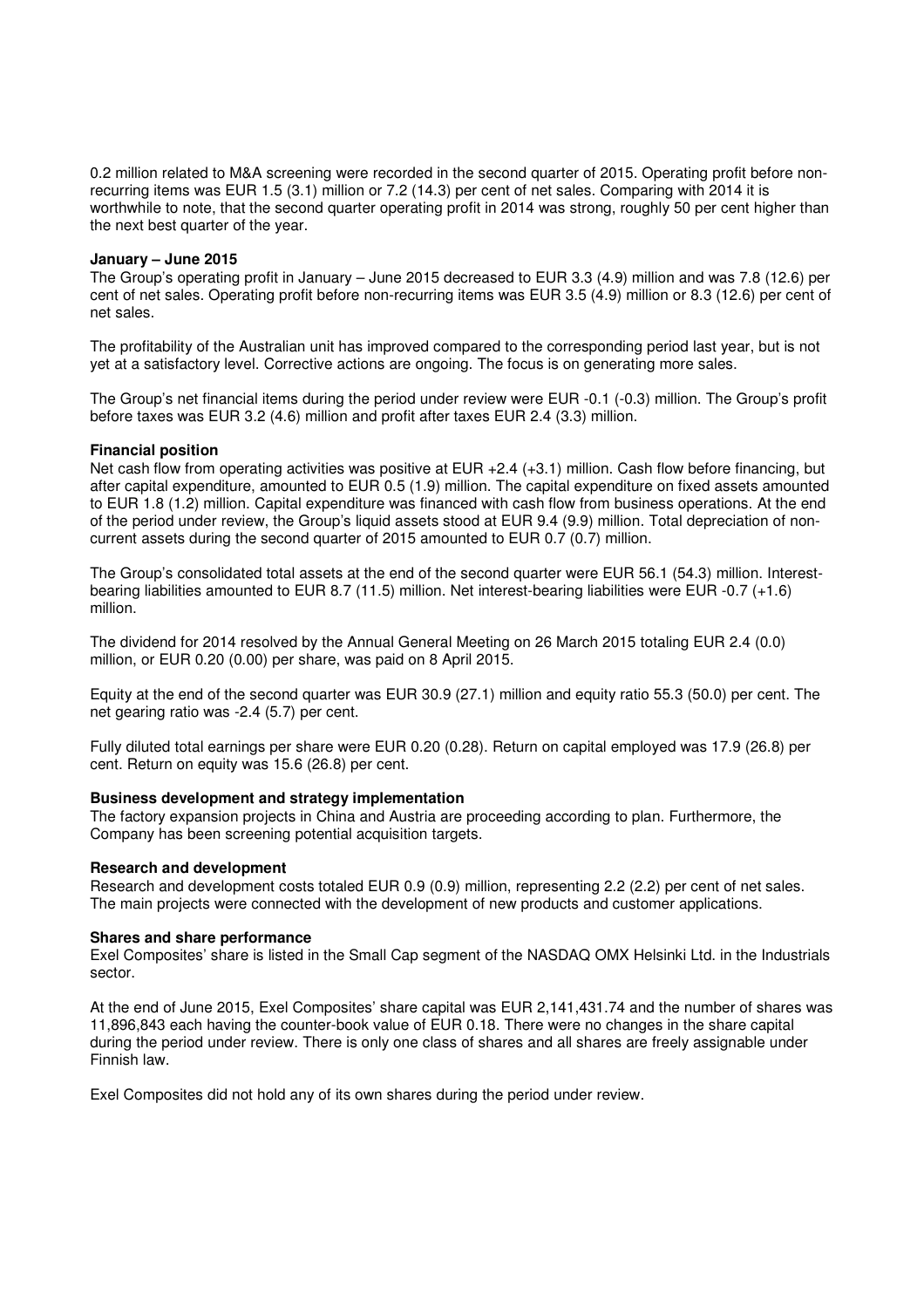During the period under review the highest share price quoted was EUR 9.85 (6.35) and the lowest EUR 7.55 (5.56). The share price closed at EUR 7.60 (6.35). The average share price during the period under review was EUR 9.05 (6.05).

A total of 1,975,570 (4,580,749) shares were traded during the period under review, which represents 16.6 (38.5) per cent of the average number of shares. On 30 June 2015, Exel Composites' market capitalization was EUR 90.4 (75.5) million.

#### **Shareholders and disclosures**

Exel Composites had a total of 3,007 (2,676) shareholders on 30 June 2015. Information on Exel Composites' shareholders is available on the Company website at www.exelcomposites.com.

Exel Composites received one flagging announcement during the review period.

On 20 May 2015 Exel Composites received a flagging announcement according to which the indirect holding of Evli Bank Plc had fallen under 5 per cent of the voting rights and share capital in Exel Composites Plc. Through share transactions concluded on 19 May 2015, the total holding of the investment funds owned by Evli Bank Plc and administered by Evli Fund Management Company Ltd amounted to 504,786 shares, representing 4.24 per cent of the shares and voting rights of the Company.

#### **Management**

Mr. Mikko Kettunen, 38, was appointed SVP, CFO and member of Exel Composites Plc's Group Management Team on 13 January 2015 and assumed his position on 7 April 2015. Mr. Kettunen succeeds Mr. Ilkka Silvanto, 63, who was appointed with the same date as SVP, Strategic Projects, effective as of 7 April 2015. Mr. Silvanto will continue reporting to CEO and being member of Group Management Team.

#### **Significant related-party transactions**

Exel Composites' permanent public insiders include Exel Composites' Board members, the President and CEO and the members of the Group Management Team. No significant related-party transactions were conducted by the Group or the permanent insiders during the period under review.

#### **Organization and personnel**

The number of employees on 30 June 2015 was 511 (433), of whom 225 (201) worked in Finland and 286 (232) in other countries. The average number of personnel in January – June 2015 was 500 (423).

## **Health, safety and environment**

Special attention will be given to occupational health and safety also in 2015. Exel Composites' units in Austria, Belgium and Finland were awarded OHSAS 18001 Safety Management System Standard accreditation in June 2015. The Group's Chinese unit in Nanjing had earned OHSAS 18001 certification already in 2014. The Group is rolling out the certification over all sites with the aim of having all the units of the Group certified by 2017.

#### **Major near-term risks and uncertainties**

The Company has added resources to pursue the long-term growth strategy. As a result, the operating cost level has increased. The most significant near-term business risk relates to the possibility of sales growth not materializing according to forecast and the resulting negative impact to the profitability of the Company. In addition, the general economic development, government regulations and financial crisis in the Euro area remain risks for Exel Composites. The profitability of the Australian operations is not satisfying despite the implemented turnaround measures. Further corrective actions and restructuring costs can have an impact on the profitability.

Raw material prices, energy cost and other cost increases may continue to put pressure on profitability. The new European Community's anti-dumping tariffs imposed on Chinese glass fiber may have a negative effect on the result in terms of increased raw material prices. Currency rate changes, price competition and alternative competing materials may also have a negative effect on the result. The availability and cost of financing may continue to have an effect on the demand and increase the risk of credit losses.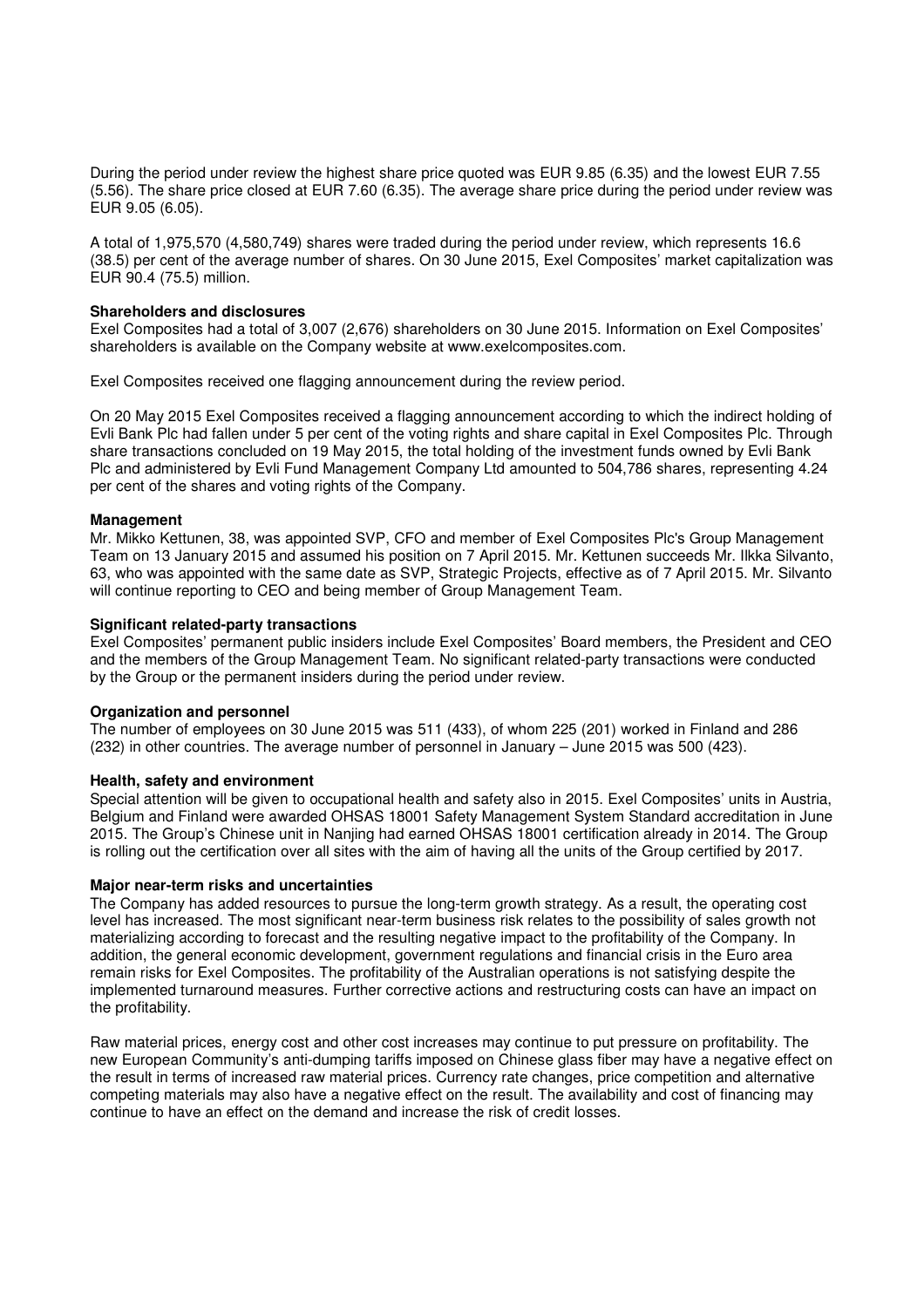#### **Outlook for full year 2015**

The market has remained stable and we can see positive signs in the Company's key market segments. However, uncertainties relating to general growth prospects in the economy continue. The Company implements its new strategy by reinforcing the organization, especially in sales resources, product development and operations development, and by increasing its capacity. These efforts are expected to reduce the 2015 operating profit margin compared to 2014, but will position the Company better for long-term profitable growth.

### **Forward-looking statements**

Certain statements in this report, which are not historical facts, including, without limitation, those regarding expectations for general economic development and market situation; regarding customer industry profitability and investment willingness; regarding Company growth, development and profitability; regarding cost savings; regarding fluctuations in exchange rates and interest levels; regarding the success of pending and future acquisitions and restructurings; and statements preceded by "believes," "expects," "anticipates," "foresees" or similar expressions are forward-looking statements.

These statements are based on current expectations and currently known facts. Therefore, they involve risks and uncertainties that may cause actual results to differ materially from results currently expected by the Company.

Other unknown or unpredictable factors or underlying assumptions subsequently proving to be incorrect could cause actual results to differ materially from those in the forward-looking statements. Exel Composites does not undertake any obligation to publicly update or revise forward-looking statements, whether as a result of new information, future events or otherwise, except to the extent legally required.

Vantaa, 24 July 2015

Board of Directors of Exel Composites Plc

## **For further information, please contact:**

Mr. Riku Kytömäki, President and CEO tel. +358 50 511 8288, or email riku.kytomaki@exelcomposites.com Mr. Mikko Kettunen, CFO tel. +358 50 3477 462, or email mikko.kettunen@exelcomposites.com

**Distribution**  NASDAQ OMX Helsinki Ltd. Main news media www.exelcomposites.com

#### **Exel Composites in brief**

Exel Composites (www.exelcomposites.com) is a leading composite technology company that designs, manufactures and markets composite products and solutions for demanding applications. Exel Composites provides superior customer experience through continuous innovation, world-class operations and long-term partnerships.

The core of the operations is based on own, internally developed composite technology, product range based on it and strong market position in selected segments with a strong quality and brand image. Profitable growth is pursued by a relentless search for new applications and development in co-operation with customers. The personnel's expertise and high level of technology play a major role in Exel Composites' operations.

Exel Composites Plc share is listed in NASDAQ OMX Helsinki Ltd.

**Summary of Financial Statements and notes to the Financial Statements 1 January – 30 June 2015**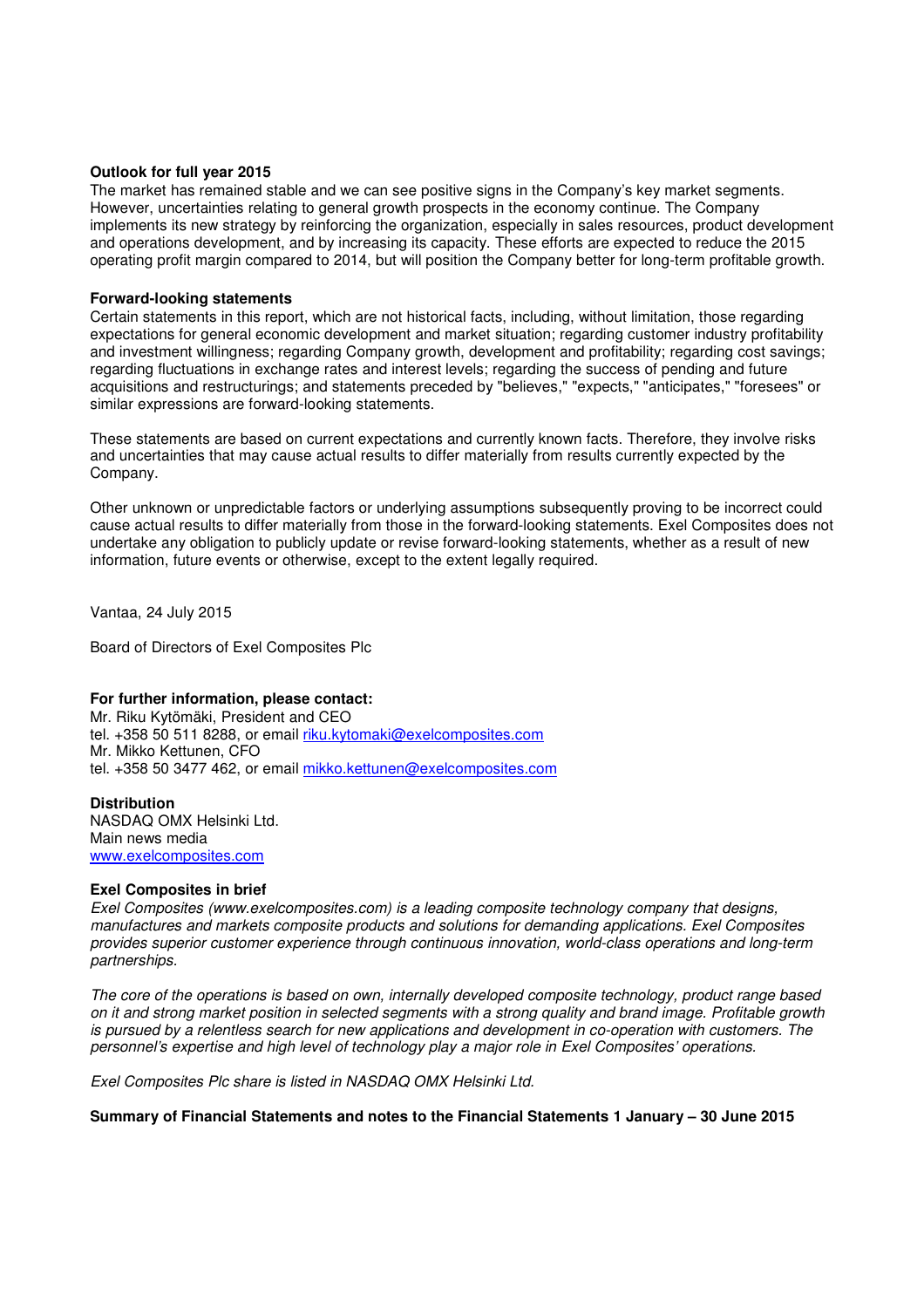#### **Accounting principles:**

This Interim Report has been prepared in accordance with IAS 34, Interim Financial Reporting. The same accounting policies have been followed as in the previous Financial Statements.

Preparation of financial statements in accordance with the IFRS standards requires Exel Composites' management to make estimates and assumptions that have an effect on the amount of assets and liabilities on the balance sheet at the closing date as well as the amounts of income and expenses for the financial period. In addition, the management must exercise its judgement regarding the application of accounting policies. Since the estimates and assumptions are based on the views at the date of the Financial Statements, they include risks and uncertainties. The actual results may differ from the estimates and assumptions.

The amounts presented in the income statement and balance sheet are Group figures. The amounts presented in the release are rounded, so the sum of individual figures may differ from the sum reported.

The interim report is unaudited.

## CONSOLIDATED COMPREHENSIVE INCOME STATEMENT

| <b>EUR thousand</b>                              | $1.4. -$<br>30.6.<br>2015 | $1.4. -$<br>30.6.<br>2014 | Change, % | $1.1. -$<br>30.6.<br>2015 | $1.1. -$<br>30.6.<br>2014 | Change, % | $1.1. -$<br>31.12.<br>2014 |
|--------------------------------------------------|---------------------------|---------------------------|-----------|---------------------------|---------------------------|-----------|----------------------------|
| Net sales                                        | 21,352                    | 21,420                    | $-0.3$    | 42,847                    | 39,232                    | 9.2       | 79,253                     |
| Materials and<br>services<br>Employee<br>benefit | $-7,778$                  | $-8,290$                  | 6.2       | $-15,549$                 | $-14,266$                 | $-9.0$    | $-29,134$                  |
| expenses                                         | $-6,733$                  | $-5,635$                  | $-19.5$   | $-13,183$                 | $-11,028$                 | $-19.5$   | $-22,691$                  |
| Depreciation<br>and impairment                   | $-725$                    | $-654$                    | $-10.9$   | $-1,435$                  | $-1,317$                  | $-9.0$    | $-3,115$                   |
| Other operating<br>expenses<br>Other operating   | $-4,937$                  | $-3,949$                  | $-25.0$   | $-9,493$                  | $-8,038$                  | $-18.1$   | $-16, 133$                 |
| income                                           | 169                       | 161                       | 5.0       | 152                       | 361                       | $-57.9$   | 707                        |
| Operating profit                                 | 1,348                     | 3,054                     | $-55.9$   | 3,340                     | 4,943                     | $-32.4$   | 8,887                      |
| Net financial<br>items                           | $-187$                    | $-118$                    | $-58.5$   | $-115$                    | $-347$                    | 66.9      | $-430$                     |
| Profit before tax                                | 1,161                     | 2,935                     | $-60.4$   | 3,224                     | 4,596                     | $-29.9$   | 8,457                      |
| Income taxes                                     | $-361$                    | $-706$                    | 48.9      | $-867$                    | $-1,251$                  | 30.7      | $-2,754$                   |
| Profit/loss for<br>the period                    | 800                       | 2,229                     | $-64.1$   | 2,358                     | 3,346                     | $-29.5$   | 5,702                      |

**Other** comprehensive income: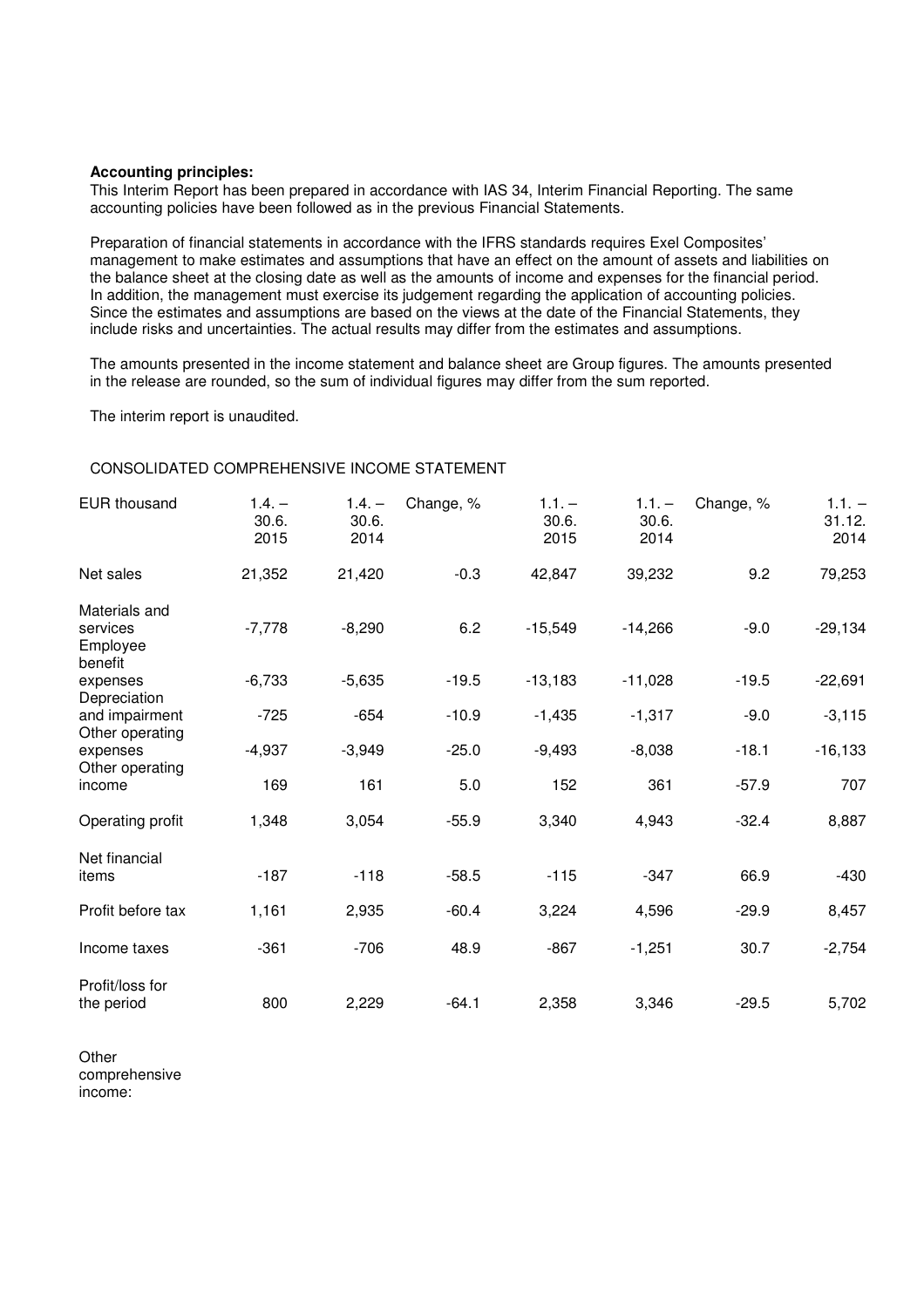| Other<br>comprehensive<br>income to be<br>reclassified to<br>profit or loss in<br>subsequent<br>periods: |           |           |          |           |           |         |           |
|----------------------------------------------------------------------------------------------------------|-----------|-----------|----------|-----------|-----------|---------|-----------|
| Exchange<br>differences on<br>translating<br>foreign<br>operations                                       | $-211$    | 528       | $-140.0$ | 1,169     | 932       | $-25.4$ | 1,370     |
| Income tax<br>relating to<br>components of<br>other<br>comprehensive<br>income                           | 0         | $\pmb{0}$ |          | $\pmb{0}$ | $\pmb{0}$ |         | $\pmb{0}$ |
| Items that will<br>not be classified<br>to profit or loss                                                |           |           |          |           |           |         |           |
| Defined benefit<br>plan actuarial<br>gains $(+)/$ loss $(-)$<br>), net tax<br>Other<br>comprehensive     | $\pmb{0}$ | $\pmb{0}$ |          | $\pmb{0}$ | $\pmb{0}$ |         | $-90$     |
| income, net of<br>tax                                                                                    | $-211$    | 528       | $-140.0$ | 1,169     | 932       | $-25.4$ | 1,280     |
| Total<br>comprehensive<br>income                                                                         | 589       | 2,757     | $-78.6$  | 3,526     | 4,278     | 17.6    | 6,983     |
| Profit/loss<br>attributable to:<br>Equity holders<br>of the parent<br>company                            | 800       | 2,229     | $-64.1$  | 2,358     | 3,346     | 29.5    | 5,702     |
| Comprehensive<br>income<br>attributable to:<br>Equity holders<br>of the parent<br>company                | 589       | 2,757     | $-78.6$  | 3,526     | 4,278     | 17.6    | 6,983     |
| Earnings per<br>share, diluted<br>and undiluted,<br><b>EUR</b>                                           | 0.07      | 0.19      |          | 0.20      | 0.28      |         | 0.48      |
|                                                                                                          |           |           |          |           |           |         |           |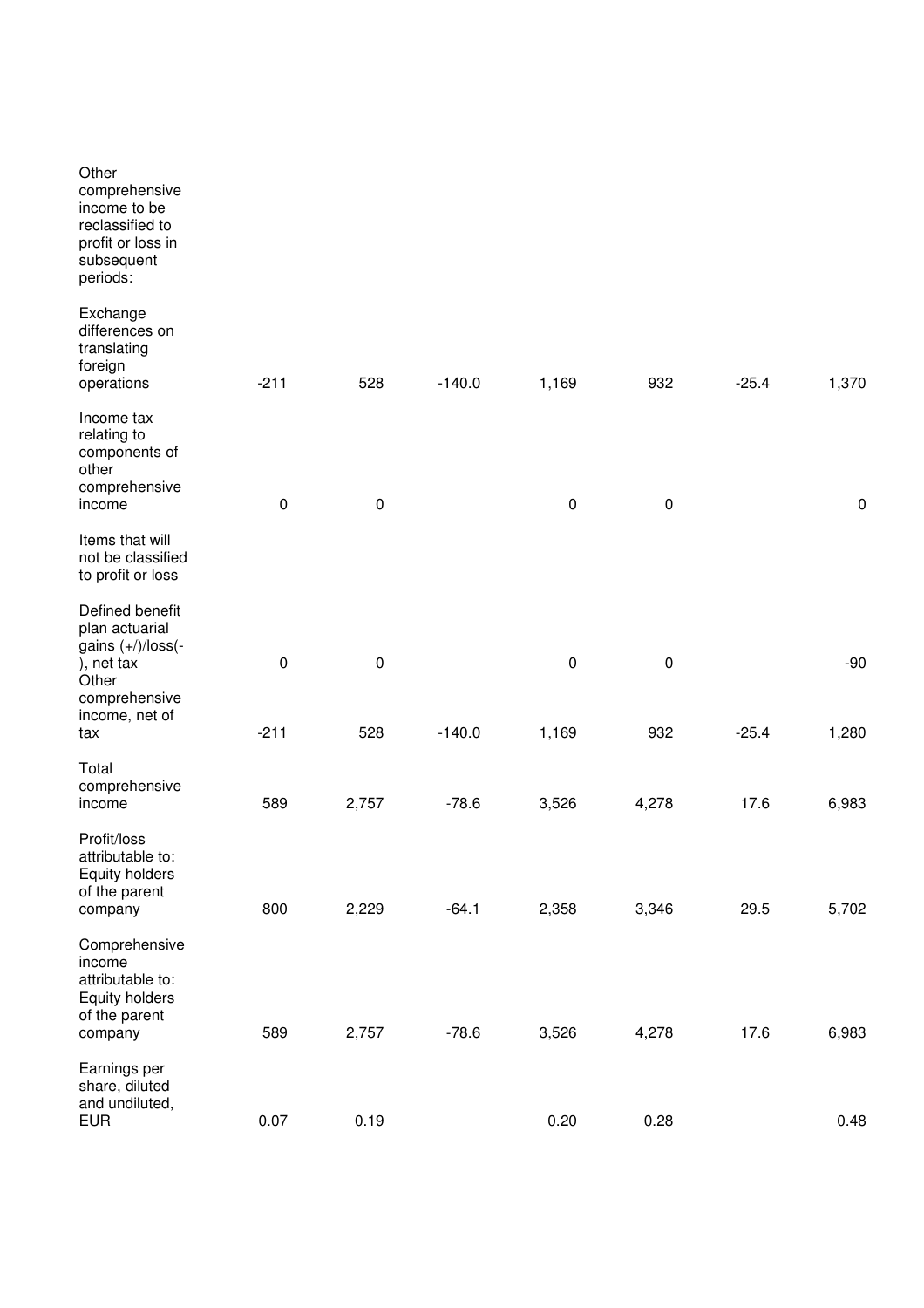## CONDENSED CONSOLIDATED BALANCE SHEET

| <b>EUR thousand</b>                                   | 30.6.2015 | 30.6.2014 | Change         | 31.12.2014 |
|-------------------------------------------------------|-----------|-----------|----------------|------------|
| <b>ASSETS</b><br>Non-current assets                   |           |           |                |            |
| Goodwill                                              | 9,817     | 9,823     | -6             | 9,676      |
| Other intangible assets                               | 561       | 789       | $-228$         | 686        |
| Tangible assets                                       | 13,465    | 10,839    | 2,626          | 12,533     |
| Deferred tax assets                                   | 283       | 725       | $-442$         | 285        |
| Other non-current assets                              | 80        | 73        | 7              | 74         |
| Non-current assets total                              | 24,205    | 22,249    | 1,957          | 23,253     |
| Current assets                                        |           |           |                |            |
| Inventories                                           | 10,232    | 9,286     | 946            | 10,034     |
| Trade and other receivables                           | 12,180    | 12,856    | $-676$         | 10,906     |
| Cash at bank and in hand                              | 9,447     | 9,931     | $-484$         | 8,218      |
| Current assets total                                  | 31,858    | 32,073    | $-215$         | 29,158     |
| <b>Total assets</b>                                   | 56,063    | 54,322    | 1,741          | 52,411     |
| <b>EQUITY AND LIABILITIES</b><br>Shareholders' equity |           |           |                |            |
| Share capital                                         | 2,141     | 2,141     | 0              | 2,141      |
| Other reserves                                        | 79        | 72        | $\overline{7}$ | 79         |
| Invested unrestricted equity fund                     | 2,539     | 2,539     | 0              | 2,539      |
| <b>Translation differences</b>                        | 4,702     | 3,096     | 1,606          | 3,534      |
| Retained earnings                                     | 19,047    | 15,924    | 3,123          | 15,724     |
| Profit for the period                                 | 2,358     | 3,346     | $-988$         | 5,702      |
| Total equity attributable to equity                   |           |           |                |            |
| holders of the parent company                         | 30,867    | 27,118    | 3,749          | 29,720     |
| Total equity                                          | 30,867    | 27,118    | 3,749          | 29,720     |
| Non-current liabilities                               |           |           |                |            |
| Interest-bearing liabilities                          | 4,127     | 1,046     | 3,081          | 4,623      |
| Interest-free liabilities                             | 480       | 439       | 41             | 454        |
| Deferred tax liabilities                              | 526       | 465       | 61             | 505        |
| <b>Current liabilities</b>                            |           |           |                |            |
| Interest-bearing liabilities                          | 4,579     | 10,440    | $-5,861$       | 1,000      |
| Trade and other non-current                           |           |           |                |            |
| liabilities                                           | 15,485    | 14,814    | 671            | 16,110     |
| <b>Total liabilities</b>                              | 25,197    | 27,204    | $-2,007$       | 22,692     |
| Total equity and liabilities                          | 56,063    | 54,322    | 1,741          | 52,411     |
|                                                       |           |           |                |            |

STATEMENT OF CHANGES IN SHAREHOLDERS' EQUITY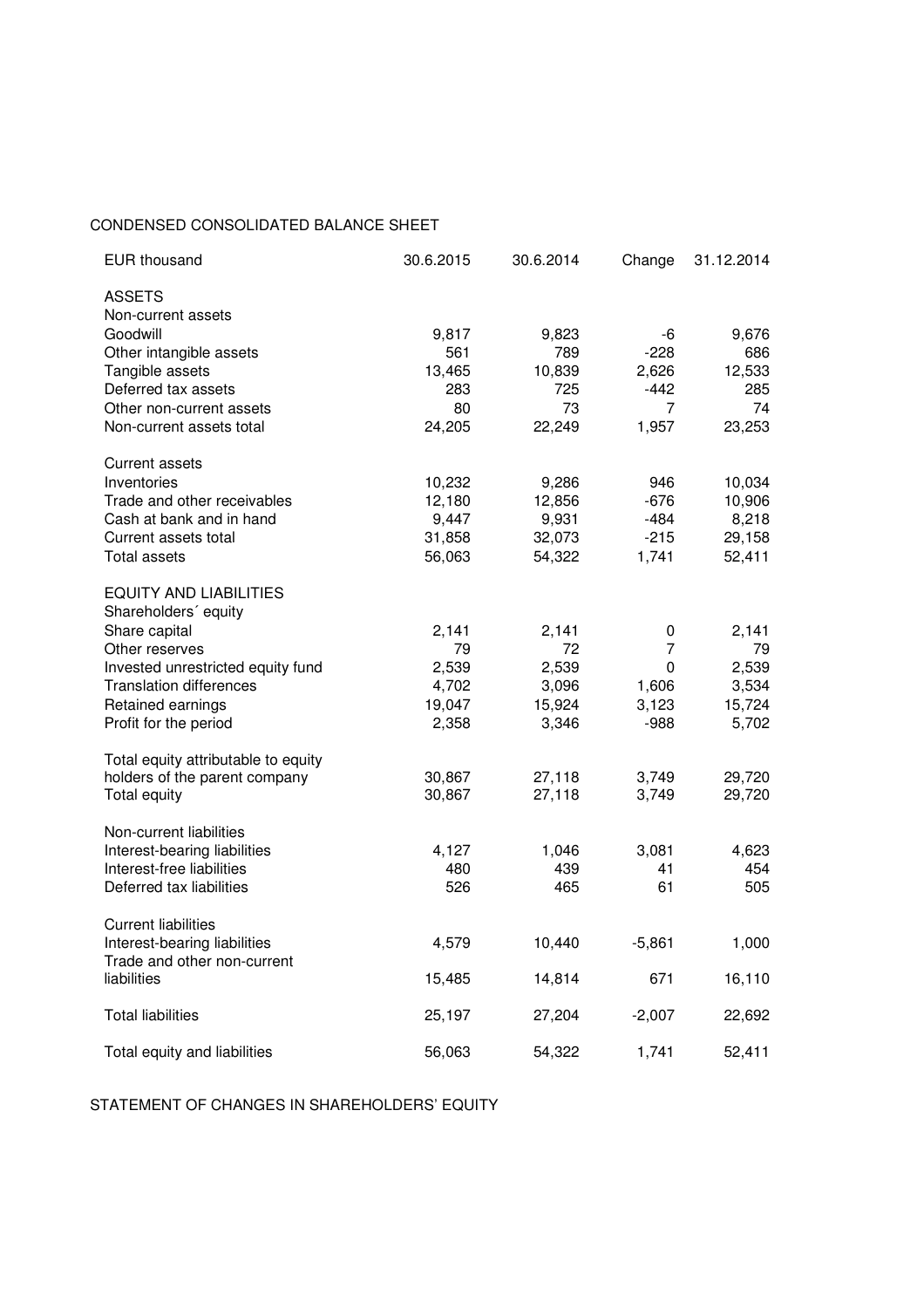| <b>EUR thousand</b>                                | Share<br>Capital | Other<br>Reserv<br>es | Invested<br>Unrestrict<br>ed<br>Equity<br>Fund | Translati<br>on<br><b>Differenc</b><br>es | Retained<br>Earnings   | Total                         |
|----------------------------------------------------|------------------|-----------------------|------------------------------------------------|-------------------------------------------|------------------------|-------------------------------|
| Balance at 1<br>January 2014                       | 2,141            | 72                    | 2,539                                          | 2,164                                     | 15,924                 | 22,841                        |
| Comprehensive<br>result<br>Other items<br>Dividend |                  |                       |                                                | 932                                       | 3,346<br>0<br>0        | 4,278<br>0<br>0               |
| Balance at 30<br>June 2014                         | 2,141            | 72                    | 2,539                                          | 3,096                                     | 19,270                 | 27,118                        |
| Balance at 1st<br>January 2015                     | 2,141            | 79                    | 2,539                                          | 3,534                                     | 21,426                 | 29,720                        |
| Comprehensive<br>result<br>Other items<br>Dividend |                  |                       |                                                | 1,169                                     | 2,358<br>0<br>$-2,379$ | 3,526<br>$\Omega$<br>$-2,379$ |
| Balance at 30<br>June 2015                         | 2,141            | 79                    | 2,539                                          | 4,702                                     | 21,405                 | 30,867                        |

## CONDENSED CONSOLIDATED CASH FLOW STATEMENT

| <b>EUR</b> thousand                                                                                                   | $1.1. -$<br>30.6.<br>2015            | $1.1. -$<br>30.6.<br>2014                | Change                        | $1.1. -$<br>31.12.<br>2014                 |
|-----------------------------------------------------------------------------------------------------------------------|--------------------------------------|------------------------------------------|-------------------------------|--------------------------------------------|
| Cash Flow from Operating Activities<br>Profit for the period<br>Adjustments<br>Change in working capital              | 2,358<br>3,000<br>$-1,827$           | 3,346<br>3,277<br>$-2,272$               | -988<br>-277<br>445           | 5,702<br>7,425<br>455                      |
| Cash Flow Generated by Operations<br>Interest paid<br>Interest received<br>Other financial items<br>Income taxes paid | 3,531<br>-40<br>5<br>-90<br>$-1,047$ | 4,351<br>-94<br>42<br>$-103$<br>$-1,120$ | -820<br>54<br>-37<br>13<br>73 | 13,582<br>-167<br>56<br>$-328$<br>$-2,464$ |
| Net Cash Flow from Operating Activities                                                                               | 2,359                                | 3,076                                    | $-717$                        | 10,679                                     |
| Cash Flow from Investing Activities                                                                                   |                                      |                                          |                               |                                            |
| Capital expenditure<br>Proceeds from sale of fixed assets                                                             | -1,840<br>0                          | $-1,198$<br>0                            | -642<br>0                     | $-4,354$<br>$\Omega$                       |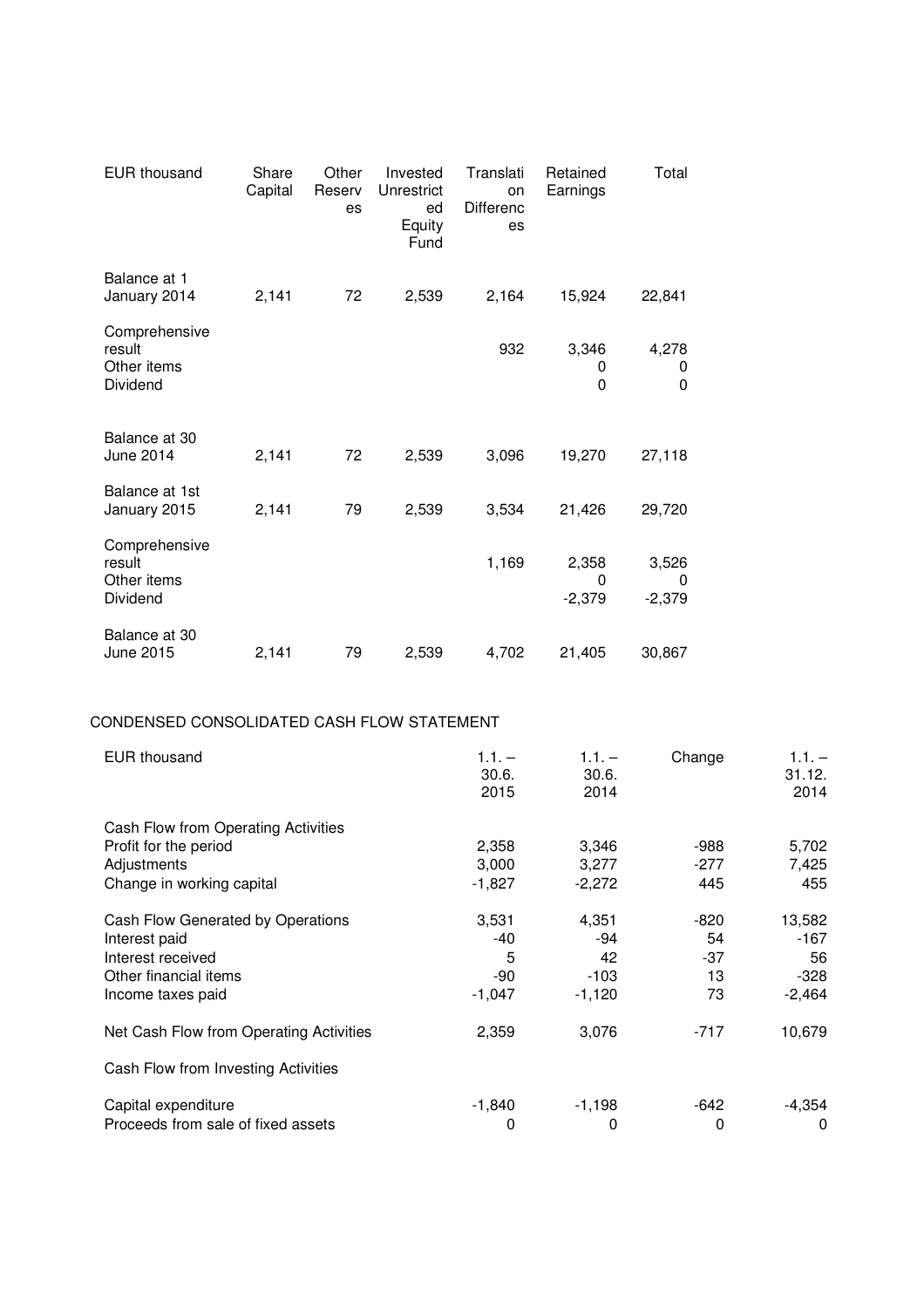| Cash Flow from Investing Activities      | $-1,840$ | $-1,198$ | $-642$   | $-4,354$ |
|------------------------------------------|----------|----------|----------|----------|
| Cash Flow from Financing                 |          |          |          |          |
| Share issue                              | 0        | 0        |          | 0        |
| Proceeds from long-term borrowings       | 0        | 0        | 0        | 5,000    |
| Instalments of long-term borrowings      | $-500$   | $-1,380$ | 880      | $-2,840$ |
| Change in short-term loans               | 3,589    | 0        | 3,589    | $-9,700$ |
| Instalments of finance lease liabilities |          | -5       | 5        | -5       |
| Additional capital repayment             |          | 0        |          | 0        |
| Dividends paid                           | $-2,379$ | 0        | $-2,379$ | 0        |
| Net Cash Flow from Financing             | 710      | $-1,385$ | 2,095    | $-7,545$ |
| Change in Liquid Funds                   | 1,229    | 493      | 736      | $-1,220$ |
| Liquid funds in the beginning of period  | 8,218    | 9,438    | $-1,220$ | 9,438    |
| Change in liquid funds                   | 1,229    | 493      | 736      | $-1,220$ |
| Liquid funds at the end of period        | 9.447    | 9,931    | $-484$   | 8,218    |

# QUARTERLY KEY FIGURES

| <b>EUR thousand</b>                         | $\mathsf{II}/\mathsf{I}$<br>2015 | $\mathcal{U}$<br>2015 | IV/<br>2014 | III/<br>2014 | $\mathsf{II}/\mathsf{I}$<br>2014 | $\frac{1}{2}$<br>2014 |
|---------------------------------------------|----------------------------------|-----------------------|-------------|--------------|----------------------------------|-----------------------|
| Net sales<br>Materials and                  | 21,352                           | 21,495                | 21,071      | 18,950       | 21,420                           | 17,811                |
| services<br>Employee<br>benefit             | $-7,778$                         | $-7,771$              | $-7,992$    | $-6,876$     | $-8,290$                         | $-5,976$              |
| expenses<br>Depreciation<br>and             | $-6,733$                         | $-6,450$              | $-6,068$    | $-5,595$     | $-5,635$                         | $-5,393$              |
| impairment                                  | $-725$                           | $-711$                | $-631$      | $-1,167$     | $-654$                           | $-663$                |
| Operating<br>expenses<br>Other<br>operating | $-4,937$                         | $-4,556$              | $-4,473$    | $-3,621$     | $-3,949$                         | $-4,089$              |
| income                                      | 169                              | $-16$                 | 162         | 185          | 161                              | 200                   |
| Operating<br>profit                         | 1,348                            | 1,991                 | 2,069       | 1,875        | 3,054                            | 1,890                 |
| Net financial<br>items                      | $-187$                           | 72                    | $-62$       | $-22$        | $-118$                           | $-229$                |
| Profit before<br>taxes                      | 1,161                            | 2,063                 | 2,007       | 1,853        | 2,935                            | 1,661                 |
| Income taxes                                | $-361$                           | $-506$                | $-542$      | $-962$       | $-706$                           | $-545$                |
| Profit/loss for<br>the period               | 800                              | 1,557                 | 1,466       | 891          | 2,229                            | 1,116                 |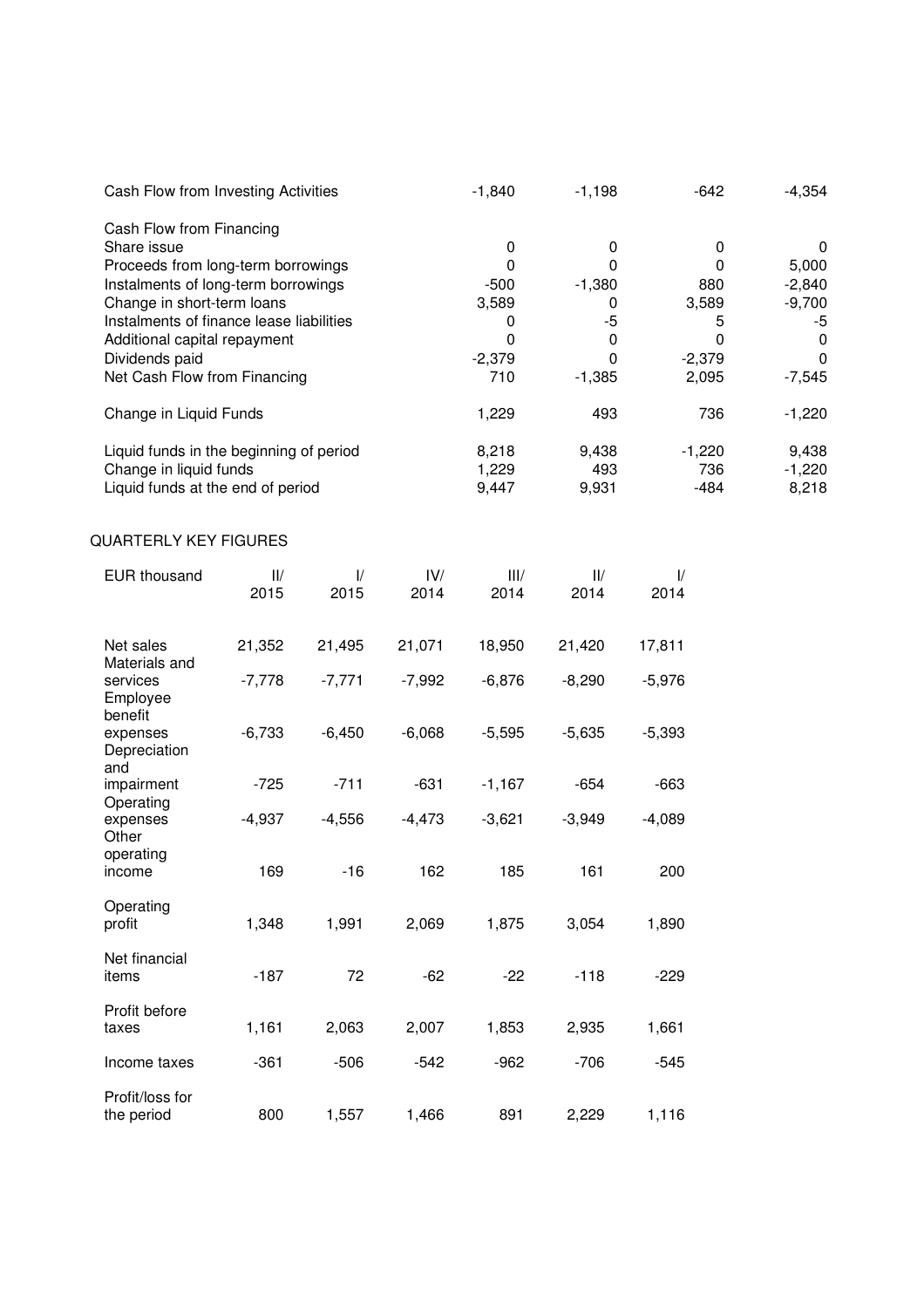| diluted<br>0.07<br>0.13<br>0.12<br>0.07<br>0.09<br>0.19<br>Average<br>number of<br>shares,<br>undiluted,<br>11,897<br>$1,000$ shares<br>11,897<br>11,897<br>11,897<br>11,897<br>11,897<br>Average<br>number of<br>shares,<br>diluted,<br>11,897<br>$1,000$ shares<br>11,897<br>11,897<br>11,897<br>11,897<br>11,897<br>Average<br>number of<br>513<br>487<br>451<br>437<br>427<br>418<br>personnel<br><b>COMMITMENTS AND CONTINGENCIES</b><br><b>EUR thousand</b><br>30.6.2015<br>30.6.2014<br>On own behalf<br>Mortgages<br>2,783<br>2,783<br>12,500<br>12,500<br>Corporate mortgages<br>Lease liabilities<br>- in next 12 months<br>948<br>744<br>1,197<br>- in next 1-5 years<br>1,138<br>Other commitments<br>6<br>6<br>DERIVATIVE FINANCIAL INSTRUMENTS<br>30.6.2015<br>30.6.2014<br>Nominal values<br><b>EUR thousand</b><br>Interest rate derivatives<br>2,700<br>Interest rate swaps<br>0<br>$\mathbf 0$<br>Purchased interest rate options<br>0<br>CONSOLIDATED KEY FIGURES<br><b>EUR thousand</b><br>$1.1. -$<br>Change, %<br>$1.1. -$<br>30.6.<br>30.6.<br>2015<br>2014<br>Continuing operations<br>42,847 | Earnings per<br>share, EUR<br>Earnings per | 0.07 | 0.13 | 0.12 | 0.07 | 0.19   | 0.09 |                            |
|-----------------------------------------------------------------------------------------------------------------------------------------------------------------------------------------------------------------------------------------------------------------------------------------------------------------------------------------------------------------------------------------------------------------------------------------------------------------------------------------------------------------------------------------------------------------------------------------------------------------------------------------------------------------------------------------------------------------------------------------------------------------------------------------------------------------------------------------------------------------------------------------------------------------------------------------------------------------------------------------------------------------------------------------------------------------------------------------------------------------------|--------------------------------------------|------|------|------|------|--------|------|----------------------------|
|                                                                                                                                                                                                                                                                                                                                                                                                                                                                                                                                                                                                                                                                                                                                                                                                                                                                                                                                                                                                                                                                                                                       | share, EUR,                                |      |      |      |      |        |      |                            |
|                                                                                                                                                                                                                                                                                                                                                                                                                                                                                                                                                                                                                                                                                                                                                                                                                                                                                                                                                                                                                                                                                                                       |                                            |      |      |      |      |        |      |                            |
|                                                                                                                                                                                                                                                                                                                                                                                                                                                                                                                                                                                                                                                                                                                                                                                                                                                                                                                                                                                                                                                                                                                       |                                            |      |      |      |      |        |      |                            |
|                                                                                                                                                                                                                                                                                                                                                                                                                                                                                                                                                                                                                                                                                                                                                                                                                                                                                                                                                                                                                                                                                                                       |                                            |      |      |      |      |        |      |                            |
|                                                                                                                                                                                                                                                                                                                                                                                                                                                                                                                                                                                                                                                                                                                                                                                                                                                                                                                                                                                                                                                                                                                       |                                            |      |      |      |      |        |      |                            |
|                                                                                                                                                                                                                                                                                                                                                                                                                                                                                                                                                                                                                                                                                                                                                                                                                                                                                                                                                                                                                                                                                                                       |                                            |      |      |      |      |        |      |                            |
|                                                                                                                                                                                                                                                                                                                                                                                                                                                                                                                                                                                                                                                                                                                                                                                                                                                                                                                                                                                                                                                                                                                       |                                            |      |      |      |      |        |      |                            |
|                                                                                                                                                                                                                                                                                                                                                                                                                                                                                                                                                                                                                                                                                                                                                                                                                                                                                                                                                                                                                                                                                                                       |                                            |      |      |      |      |        |      |                            |
|                                                                                                                                                                                                                                                                                                                                                                                                                                                                                                                                                                                                                                                                                                                                                                                                                                                                                                                                                                                                                                                                                                                       |                                            |      |      |      |      |        |      |                            |
|                                                                                                                                                                                                                                                                                                                                                                                                                                                                                                                                                                                                                                                                                                                                                                                                                                                                                                                                                                                                                                                                                                                       |                                            |      |      |      |      |        |      |                            |
|                                                                                                                                                                                                                                                                                                                                                                                                                                                                                                                                                                                                                                                                                                                                                                                                                                                                                                                                                                                                                                                                                                                       |                                            |      |      |      |      |        |      |                            |
|                                                                                                                                                                                                                                                                                                                                                                                                                                                                                                                                                                                                                                                                                                                                                                                                                                                                                                                                                                                                                                                                                                                       |                                            |      |      |      |      |        |      |                            |
|                                                                                                                                                                                                                                                                                                                                                                                                                                                                                                                                                                                                                                                                                                                                                                                                                                                                                                                                                                                                                                                                                                                       |                                            |      |      |      |      |        |      |                            |
|                                                                                                                                                                                                                                                                                                                                                                                                                                                                                                                                                                                                                                                                                                                                                                                                                                                                                                                                                                                                                                                                                                                       |                                            |      |      |      |      |        |      |                            |
|                                                                                                                                                                                                                                                                                                                                                                                                                                                                                                                                                                                                                                                                                                                                                                                                                                                                                                                                                                                                                                                                                                                       |                                            |      |      |      |      |        |      | $1.1. -$<br>31.12.<br>2014 |
| Operating profit<br>3,340<br>$-32.4$<br>4,943<br>% of net sales<br>7.8<br>12.6                                                                                                                                                                                                                                                                                                                                                                                                                                                                                                                                                                                                                                                                                                                                                                                                                                                                                                                                                                                                                                        | Net sales                                  |      |      |      |      | 39,232 | 9.2  | 79,253<br>8,887<br>11.2    |